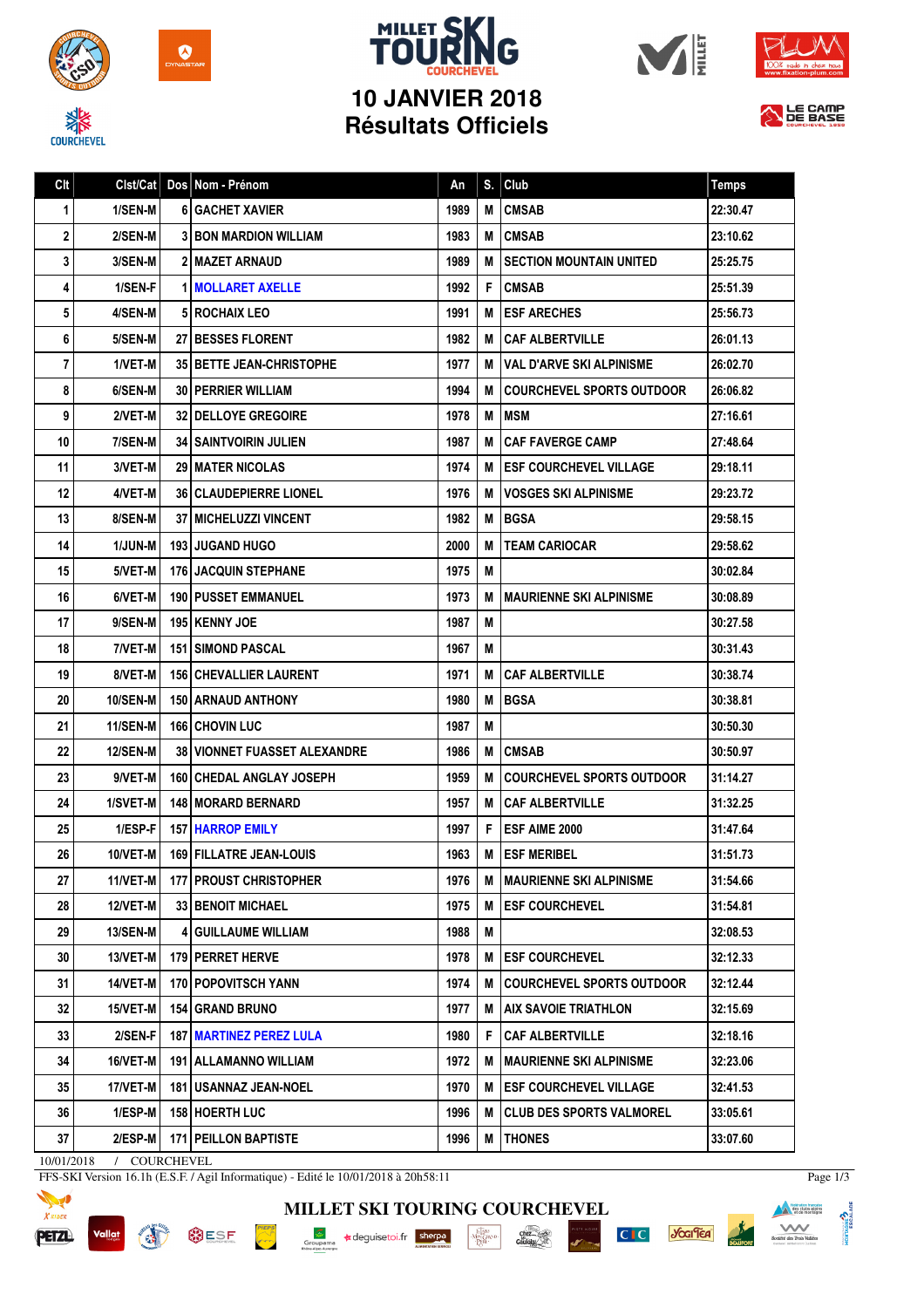| Clt | Clst/Cat        | Dos Nom - Prénom                   | An   | S. | Club                             | <b>Temps</b> |
|-----|-----------------|------------------------------------|------|----|----------------------------------|--------------|
| 38  | 18/VET-M        | <b>145   THOMET JEAN MARC</b>      | 1978 | M  | <b>ESF GRAND BORNAND</b>         | 33:19.27     |
| 39  | 19/VET-M        | <b>198   TOMASELLI MARCO</b>       | 1978 | M  | <b>INEW GENERATION</b>           | 33:22.33     |
| 40  | 20/VET-M        | <b>185 ROUSSIER GUILLAUME</b>      | 1977 | M  | <b>ESF LA PLAGNE</b>             | 34:06.97     |
| 41  | 2/SVET-M        | <b>175 LAPPRAND PIERRE</b>         | 1958 | M  | <b>CAF FAVERGES</b>              | 34:12.58     |
| 42  | 14/SEN-M        | <b>146 CASACCIA FILIPPO</b>        | 1984 | M  | <b>MARMALADE SKI SCHOOL</b>      | 34:23.92     |
| 43  | 21/VET-M        | <b>163 CATEAU CHRISTIAN</b>        | 1970 | M  |                                  | 34:28.90     |
| 44  | 1/VET-F         | <b>152 POMMAT STEPHANIE</b>        | 1976 | F  | <b>IMSM</b>                      | 34:42.68     |
| 45  | 15/SEN-M        | <b>167 BOIS MATHIEU</b>            | 1990 | М  | <b>ESF COURCHEVEL VILLAGE</b>    | 34:44.56     |
| 46  | 22/VET-M        | 230 ALESSANDRIA ANDRE              | 1964 | M  |                                  | 34:45.14     |
| 47  | 23/VET-M        | <b>183 PEYTAVIN MARC</b>           | 1965 | M  |                                  | 34:51.13     |
| 48  | 24/VET-M        | <b>147 I BRASSET PASCAL</b>        | 1966 | М  | <b>CAF FAVERGES</b>              | 34:53.49     |
| 49  | 3/ESP-M         | <b>182 GONNESAT QUENTIN</b>        | 1996 | M  |                                  | 35:09.69     |
| 50  | <b>16/SEN-M</b> | <b>188 RONDEAU GAETAN</b>          | 1983 | M  |                                  | 35:13.85     |
| 51  | 17/SEN-M        | 28 CURLDO ARNAUD                   | 1989 | M  |                                  | 35:15.37     |
| 52  | 25/VET-M        | <b>165 MARSHALL KEITH</b>          | 1966 | M  | <b>HERRY BOZ</b>                 | 35:20.46     |
| 53  | <b>18/SEN-M</b> | <b>192 POUPON SYLVAIN</b>          | 1984 | M  | <b>CAF VANOISE TARENTAISE</b>    | 35:24.15     |
| 54  | <b>19/SEN-M</b> | <b>164 BOIS FLORENT</b>            | 1990 | М  |                                  | 35:29.40     |
| 55  | 26/VET-M        | 235 MALAVAL SEBASTIEN              | 1976 | M  | <b>GILBERT SPORT</b>             | 35:32.14     |
| 56  | <b>27/VET-M</b> | <b>244   PANFEROV ALEXEY</b>       | 1970 | M  |                                  | 35:37.48     |
| 57  | 1/JUN-F         | <b>298 CHMIELOWSKA CLAUDIA</b>     | 1998 | F  |                                  | 36:26.12     |
| 58  | 3/SEN-F         | <b>178 CAILLET PAULINE</b>         | 1983 | F  | <b>ESF COURCHEVEL</b>            | 36:31.93     |
| 59  | 28/VET-M        | <b>149   ARNAUD MAXENCE</b>        | 1977 | M  |                                  | 36:37.42     |
| 60  | 2/VET-F         | <b>285 BARTNICKI MIREILLE</b>      | 1970 | F  | <b>CAF ALBERTVILLE</b>           | 36:40.42     |
| 61  | <b>20/SEN-M</b> | <b>189   LARDEAU PIERRE</b>        | 1989 | М  | <b>COURCHEVEL SPORTS OUTDOOR</b> | 36:42.48     |
| 62  | 2/JUN-M         | <b>31 CORDIER MATTHIEU</b>         | 2000 | M  | <b>CAF ALBERTVILLE</b>           | 36:42.54     |
| 63  | 4/SEN-F         | 252 GRYZKA CLOE                    | 1993 | F  | <b>CAF BRIANCON</b>              | 36:42.77     |
| 64  | 29/VET-M        | 250 DURAND-TERRASSON ROLAND CLAUDE | 1960 | M  |                                  | 36:45.37     |
| 65  | 30/VET-M        | 233 PETITJEAN ROBERT               | 1959 | М  | COURCHEVEL SPORTS OUTDOOR        | 36:53.14     |
| 66  | 21/SEN-M        | 284 TROSSAT VALERIAN               | 1982 | M  |                                  | 37:13.43     |
| 67  | 31/VET-M        | 260 ROCHAIX BRUNO                  | 1962 | M  |                                  | 37:28.57     |
| 68  | 3/VET-F         | <b>257 BOUVIER NATHALIE</b>        | 1969 | F  | <b>ESF LA PLAGNE</b>             | 37:42.37     |
| 69  | 5/SEN-F         | 291 LE ROUX PAULINE                | 1990 | F  | <b>ESF COURCHEVEL VILLAGE</b>    | 38:05.23     |
| 70  | <b>32/VET-M</b> | <b>259 STEPANOV DENIS</b>          | 1970 | M  |                                  | 38:07.29     |
| 71  | <b>22/SEN-M</b> | 246 SALOMONI JAMES                 | 1990 | M  |                                  | 38:13.72     |
| 72  | 33/VET-M        | <b>153 VITALE CRISTIANO</b>        | 1970 | M  |                                  | 38:17.98     |
| 73  | 34/VET-M        | 199 VALLEE GILLES                  | 1966 | M  |                                  | 38:33.91     |
| 74  | 6/SEN-F         | 275 MOREAU CLEMENTINE              | 1990 | F  |                                  | 38:35.25     |
| 75  | 35/VET-M        | 287 MOTTIER PHILIPPE               | 1973 | M  |                                  | 38:43.17     |
| 76  | 1/SVET-F        | <b>184   GACHET-MAUROZ PASCALE</b> | 1958 | F  | <b>ESF COURCHEVEL VILLAGE</b>    | 39:37.72     |
| 77  | 36/VET-M        | <b>159   VIALLY LAURENT</b>        | 1974 | M  | l CLUB DES SPORTS DE COURCHEVEL  | 39:41.97     |
| 78  | 7/SEN-F         | <b>262 GARCIN ALICE</b>            | 1990 | F  | <b>COURCHEVEL SPORTS OUTDOOR</b> | 39:55.59     |
| 79  | 37/VET-M        | <b>161 BROCHARD JULIEN</b>         | 1978 | M  |                                  | 40:06.42     |

10/01/2018 / COURCHEVEL

FFS-SKI Version 16.1h (E.S.F. / Agil Informatique) - Edité le 10/01/2018 à 20h58:12

Page 2/3